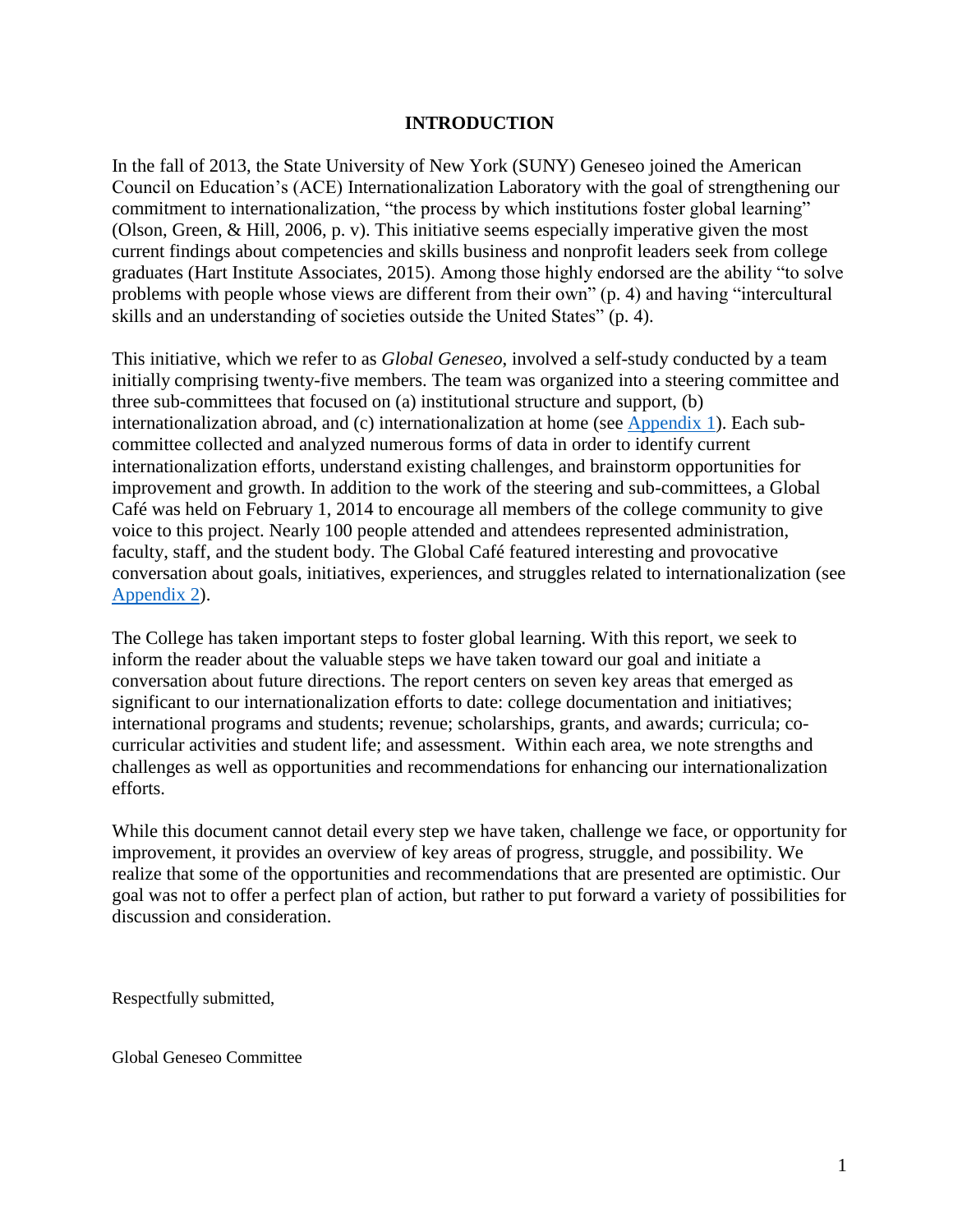## **I. College Documentation, Commitment, and Initiatives**

SUNY Geneseo has taken numerous steps in recent years that highlight the value we place on global learning. Perhaps most obvious is our participation in the Internationalization Laboratory. What follows is a brief list of other noteworthy initiatives:

- The College's website [\(http://www.geneseo.edu/spg/mission\)](http://www.geneseo.edu/spg/mission) lists "promote international and global learning" (para. 4) as an interim planning goal in anticipation of beginning a new strategic planning process with the appointment of Dr. Denise A. Battles as President [\(http://www.geneseo.edu/news\\_events/denise-battles-named-president-suny-geneseo\)](http://www.geneseo.edu/news_events/denise-battles-named-president-suny-geneseo).
- In 2011, the Provost charged the General Education Committee with considering ways to increase global content and interdisciplinary study in the College's core program.
- In 2003, the College Senate endorsed and the President approved the College's Statement on Diversity and Community [\(http://www.geneseo.edu/diversity/statement\)](http://www.geneseo.edu/diversity/statement), which includes national origin, language heritage, and geographic background within the long list of areas of diversity we value.
- The President's Commission on Diversity and Community produced a comprehensive Diversity Plan that includes cultural competency and global perspectives as central to our curricular and co-curricular work [\(http://www.geneseo.edu/diversity/president\)](http://www.geneseo.edu/diversity/president).
- As part of a review of general education policies and structure, the campus is developing a set of baccalaureate learning outcomes: Global Learning Outcomes for Baccalaureate Education (GLOBE). These recommendations include naming "cross-cultural skills and global engagement" (General Education Committee, 2014) as an intellectual and practical learning outcome that all SUNY Geneseo undergraduate students should have achieved upon graduation (see [Appendix 3\)](http://www.geneseo.edu/webfm_send/11454), which should be accomplished through the curriculum and co-curricular activities and experiences.

#### **Challenges, Opportunities, and Recommendations**

As illustrated above, SUNY Geneseo has taken numerous steps toward increased internationalization. However, the college has not clearly articulated the connection between these individual initiatives. As a result, the commitment to internationalization varies across the campus community. Part of the responsibility may reside in the fact that our commitment to internationalization is not present in the College's mission statement or list of values [\(http://www.geneseo.edu/about/mission-values-and-goals\)](http://www.geneseo.edu/about/mission-values-and-goals). Integrating internationalization into our mission statement or listing it as a value has the potential to unite many of the steps we have taken to date, serve as an impetus for new initiatives, and strengthen the commitment to internationalization throughout the college community. While the institutional commitment to international education has increased significantly in the last decade, increased staffing would facilitate further development. We therefore make the following recommendations as steps we should take to improve our internationalization efforts: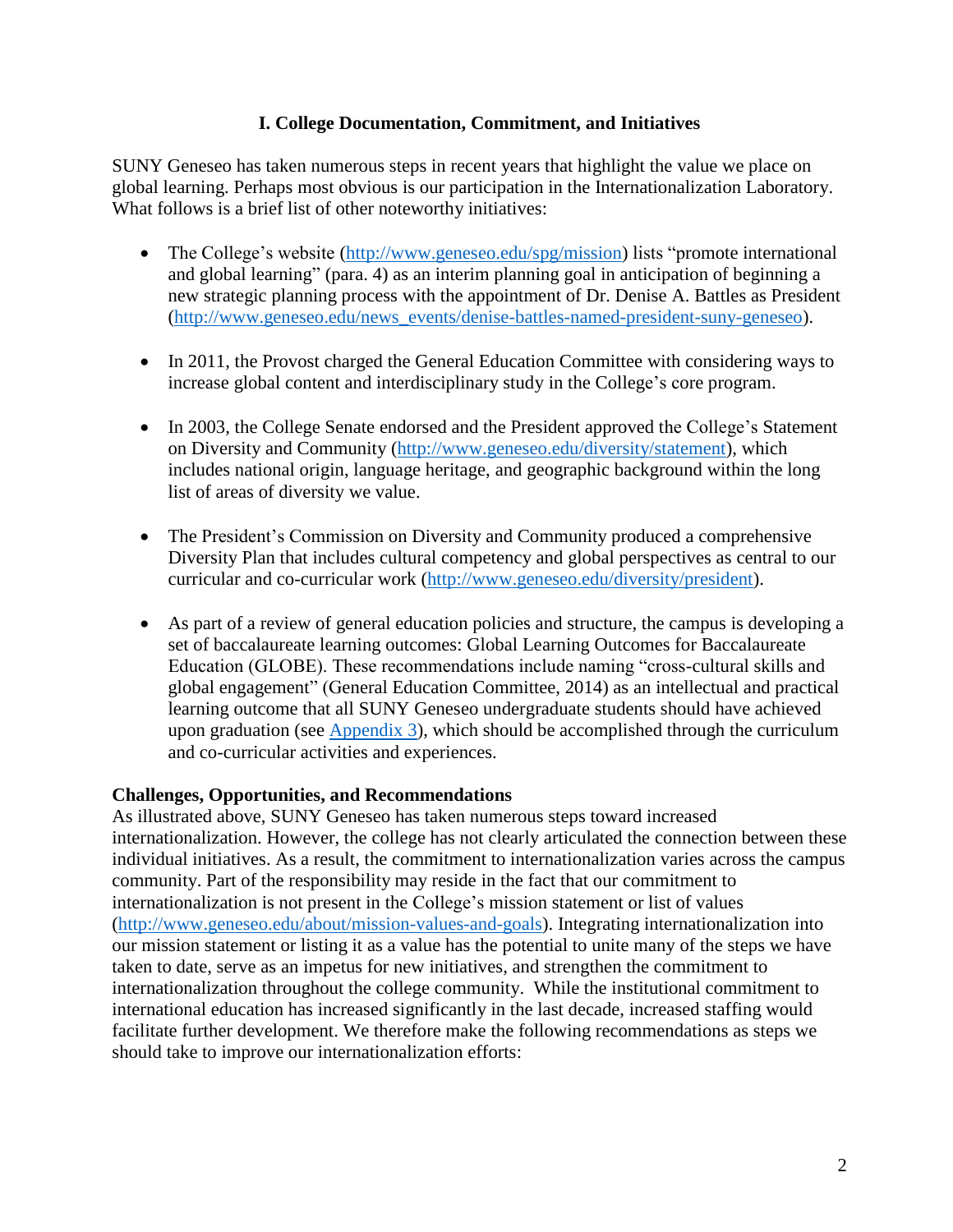- Incorporate internationalization into institutional documentation such as our mission statement and list of values and include internationalization in the College's next strategic plan.
- Create structures for tracking and reporting international and global activities and events, including faculty and student research, alumni who live or work abroad, funding opportunities, and campus and local events.
- Enhance the visibility of all campus internationalization efforts, perhaps by creating a tab on the home page of the campus website that links to all global activities and events, from study abroad, research, and funding to lectures, courses, and partnerships.
- Create a Center for Global Engagement in order to centralize key globally oriented units and activities in a common space with high visibility and foster new initiatives and ideas.
- State the value of internationalization in all relevant job postings.
- Collaborate with national, international, and disciplinary organizations to encourage and enhance visibility and support for education as a global enterprise.
- Reconstitute the Global Education Advisory Committee and broaden its mandate beyond study abroad to include coordinating internationalization resources and efforts and demonstrate our commitment to campus internationalization.
- Consider the potential benefits of increasing staffing in the study abroad office and in ESOL programs.

## **II. International Programs and Students**

While many of our administrative offices and positions support the College's efforts at internationalization, the Office of International Programs plays a critical role in this process. The Office of International Programs houses Study Abroad, International Student and Scholar Services (ISSS), and English for Speakers of Other Languages (ESOL). As a result of the College's value for the work they do, our commitment to these offices has increased over the years with the addition of a number of positions. These positions include the ISSS assistant director and a new position for recruitment and advisement; Study Abroad's faculty fellow, advisor, and assistant director positions; and a coordinator and two adjunct position for the ESOL program.

#### **Study Abroad**

One of SUNY Geneseo's major strengths is the number of students who participate in study abroad. Currently, approximately 40% of undergraduate students participate in exchange or faculty-led programs before they graduate (see [Appendix](http://www.geneseo.edu/webfm_send/11455) 4 and [Appendix 5\)](http://www.geneseo.edu/webfm_send/11456). This number represents the highest percentage of students studying abroad within the SUNY system, reflecting the important steps the Study Abroad Office, members of the faculty, and other members of the College have taken to help students plan for this pursuit. One noteworthy initiative is the new Study Abroad Mentor Program [\(http://www.geneseo.edu/study\\_abroad/mentor-program\)](http://www.geneseo.edu/study_abroad/mentor-program), in which students who have studied abroad work with students who are considering or planning to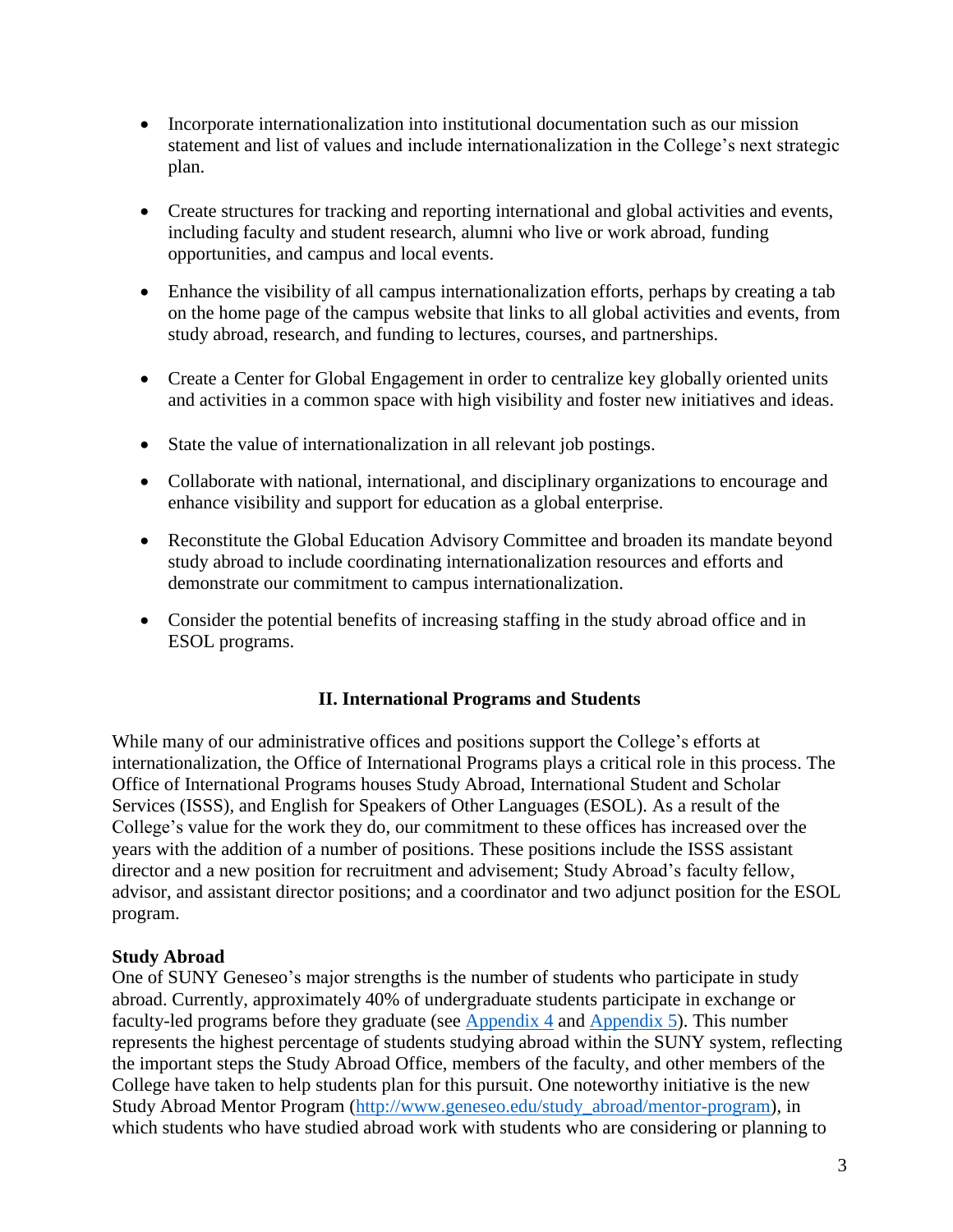study abroad. In the first two semesters of the program, more than eighty-five students applied for only twenty available positions. This high application rate suggests our students' positive experiences when studying abroad. The Study Abroad Office has achieved noteworthy advances over the years. Twenty-four years after its establishment in the Office of the Dean of the College, it is now an independent office that administers or co-sponsors partnerships with eighteen institutions, including eight in Europe, five in Middle and South America, two in Africa, two in Asia, and one in Oceania.

Faculty-led programs play a substantial role in study abroad. During a ten-year span ranging from 2003-2013, forty faculty members offered one hundred twenty-eight faculty-led courses in twenty-seven locations educating more than eighteen hundred students. Many of these courses were versions of Geneseo's required general education Humanities course. Others targeted department-specific goals. Still other courses sought to create a transformational experience through service learning.

# **Challenges, Opportunities, and Recommendations**

While the value of study abroad courses is clear, they are difficult to prepare, implement, and sustain. Faculty members spoke to the abundant time and energy it takes to prepare a study abroad course, the expense of leading a study abroad course, the difficulty of developing interdisciplinary courses, and struggles with low enrollment due to competition between courses and/or students not being able to use the course for curriculum requirements. Programs that do not meet a general education requirement are far less likely to attract students. Low enrollment can reduce faculty motivation and, in turn, deter future course development and implementation.

Moreover, although a high percentage of SUNY Geneseo students study abroad, challenges persist, preventing others from benefitting from this experience. The greatest challenge relates to funding. Although scholarships are available through the Geneseo Foundation, Study Abroad, and Financial Aid, some students are unable to participate in study abroad because they lack the financial resources. In addition to funding challenges, curriculum-related and registration structures are often obstacles for studying abroad. Based on these points, we make the following recommendations as steps we should take to improve our internationalization efforts:

## To aid the development, impact, and sustainability of courses and partnerships:

- Provide incentives for the development of study abroad courses, globally networked courses, and courses with a global focus; for the development of international research partnerships; and consider developing greater flexibility in counting study abroad courses in faculty teaching loads.
- Strengthen the availability of technological resources to encourage the development and sustainability of globally networked courses as supplements for or alternatives to study abroad.
- Increase efficiency and faculty involvement in study abroad by fostering the development of multiple courses at the same site, designing courses that can be taught by more than one faculty member, and creating templates for faculty-led study abroad courses that will help streamline the process of creating new courses.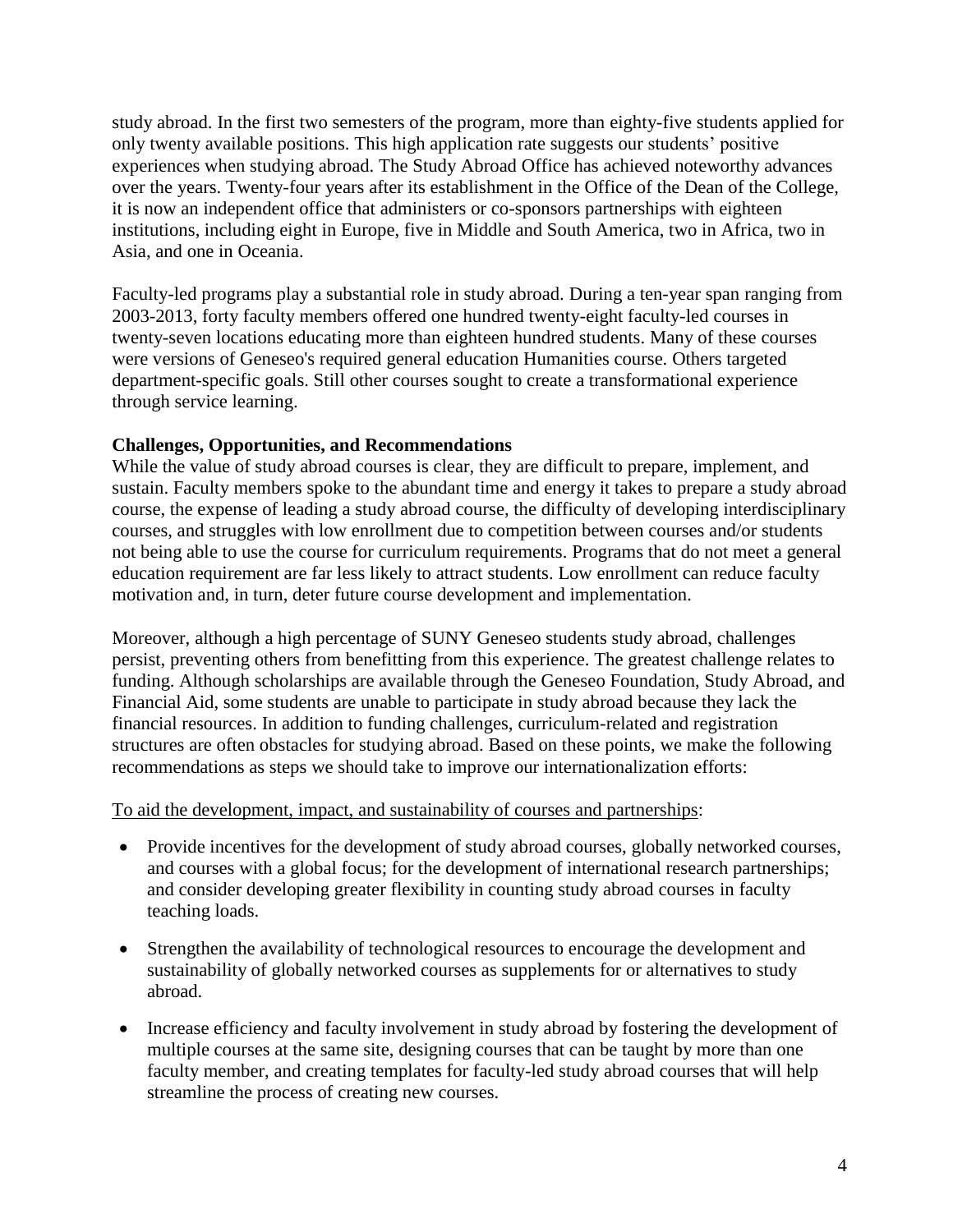- Coordinate planning of rotation and sequencing of study abroad offerings to maximize student participation and minimize competition.
- Develop high-quality partnerships that involve more than just student exchanges and that best match our mission as a public liberal arts institution. These partnerships could also include research, fieldwork, faculty exchange, and globally networked courses. A faculty survey on research and academic-related travel over the last five years suggests we might focus our attention on Germany, Ghana, Italy, UWI/Jamaica, and Nicaragua (see [Appendix](http://www.geneseo.edu/webfm_send/11457)  [6\)](http://www.geneseo.edu/webfm_send/11457).

#### To encourage more students to study abroad:

- Equip faculty advisors with relevant information to share with students; consider identifying study abroad liaisons in each department and developing degree program templates that identify the options for study abroad in the major. Post links to departmental study abroad programs on the department websites.
- Increase the visibility of interdepartmental courses with a global focus through cross-listing, so students are aware of the requirements such courses can fulfill.
- Encourage faculty members to develop blended study abroad courses that combine online learning activities with a shorter period abroad in order to reduce costs to students and ensure that in any given year there are lower-cost options for students.
- Develop department-specific opportunities such as service-learning programs and internships with a study-away component for students who do not have the resources to participate in traditional study abroad programs.
- Increase flexibility in program delivery models and the academic calendar, such as allowing courses to cut across registration periods in order to facilitate lower cost options for students.
- Encourage more flexibility in transferring in courses taken abroad so that students who participate in exchange programs can continue to make timely progress toward graduation.
- Develop and encourage ways for students studying abroad to connect with students on campus using digital tools and implement follow-up or debriefing experiences for students who study abroad to enhance the impact of their experience for them and their peers on campus.

## **International Students at SUNY Geneseo**

The progress of the International Student and Scholar Services (ISSS) office has been impressive. Since its creation in 1999 with the hiring of a director, the international matriculated student population has grown from two to one hundred fifty (see [Appendix 7\)](http://www.geneseo.edu/webfm_send/11458). The office offers comprehensive services extending from recruitment and admission to graduation and optional practical training (OPT). It supports approximately twenty-five exchange students a year, which is a drastic increase from two in 2008. ESOL has also advanced our internationalization goals by offering writing and oral communication courses for non-native speakers of English. Also important to note are the steps Residence Life has taken to support the experiences of international students. For example, they have created an International Student Mentor (ISM) program that provides international students with an immediate campus connection. An ISM is an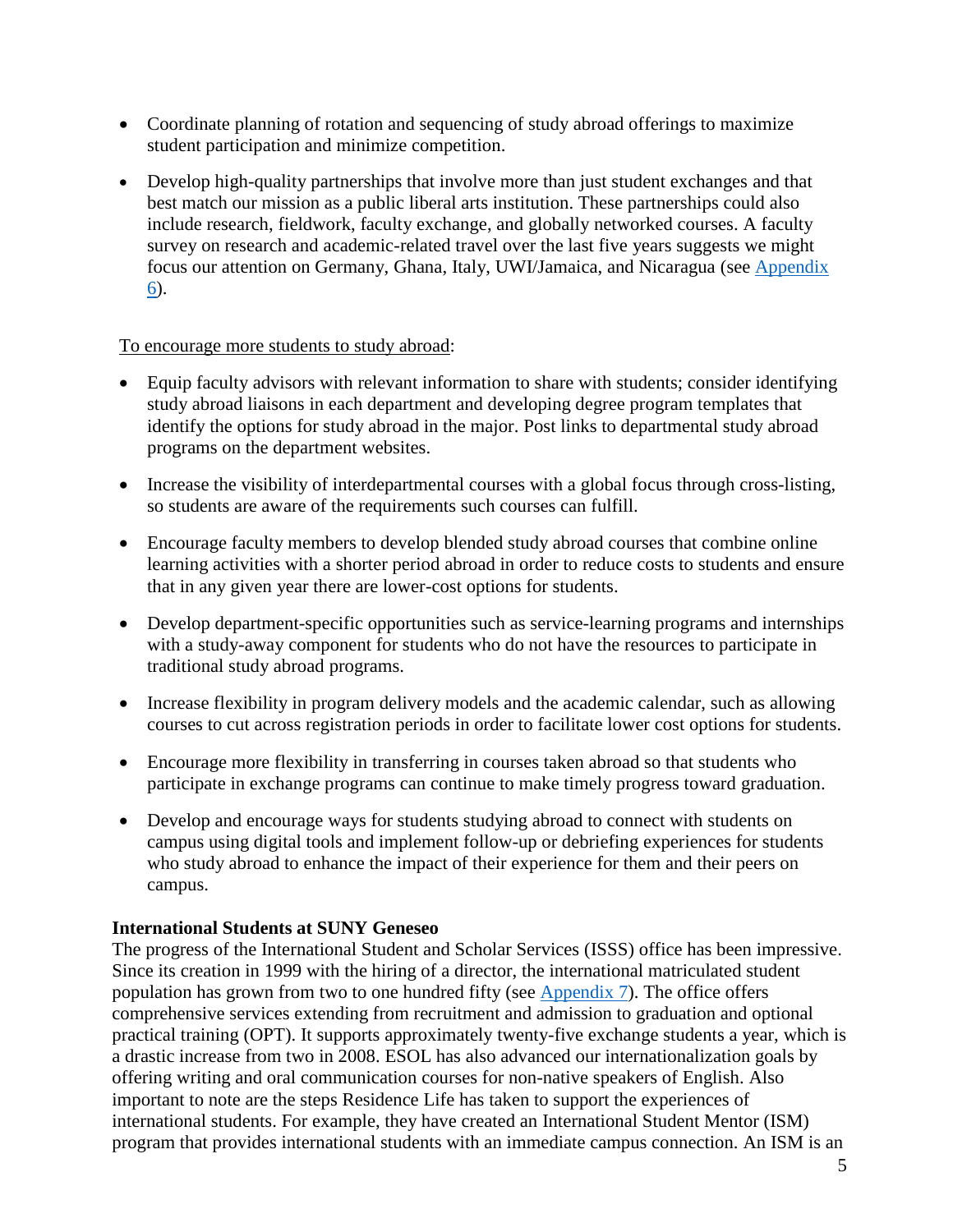experienced RA who lives in one of three residence halls with a significant population of international students. In addition, one of the residence halls, Dante House, is reserved for international and first year students as a living-learning community focused on global learning and citizenship. While a few residence halls have been open over breaks for international students for more than 15 years, Residence Life has recently allowed international students in any hall to stay in their rooms over breaks. Campus Auxiliary Services (CAS) has similarly worked in recent years to better meet the needs of international students by increasing the number of international cuisine offerings. In addition, CAS provides significant financial support by hiring international students. This spring CAS is undertaking a study on how to improve services for international students. The first focus group addressed adjusting to campus life, residence life, student employment, and dining and vending services (see [Appendix 8\)](http://www.geneseo.edu/webfm_send/11459).

## **Challenges, Opportunities, and Recommendations**

Increasing the presence and visibility of international students on campus and in the community would be an important step to further internationalization at SUNY Geneseo. International students diversify our student population by offering a variety of perspectives and experiences. However, for various reasons, international students gravitate to certain majors, which means that students in other majors have less access to their perspectives. While international students spoke positively about Geneseo's ESOL course offerings and support services, current resources do not allow for growth. International students also discussed struggles with miscommunication and perceived misunderstanding during interactions with faculty and staff. Anecdotal evidence suggests there has been a decrease in the number of domestic-international student roommate requests after freshman year. Based on these issues, we make the following recommendations as steps we should take to improve our internationalization efforts:

- Expand recruitment of international students from underrepresented locations and areas of study.
- Strengthen institutional connections to international alumni, for example, by combining recruitment trips with alumni events.
- Develop interactive training workshops for faculty and staff focused on the needs of international students in order to improve students' personal and academic experiences while on campus.
- Increase services, such as ESOL courses and Speech Buddies, to better support international students.
- Find ways to better integrate new international students with new domestic students as they enter Geneseo and throughout their college careers.
- Develop and enhance the marketing of community engagement and service opportunities for international students.
- Host an annual reception for international students, faculty, staff, and allies, similar to the reception held for students and faculty of color, in order to forge connections between international students and faculty and staff.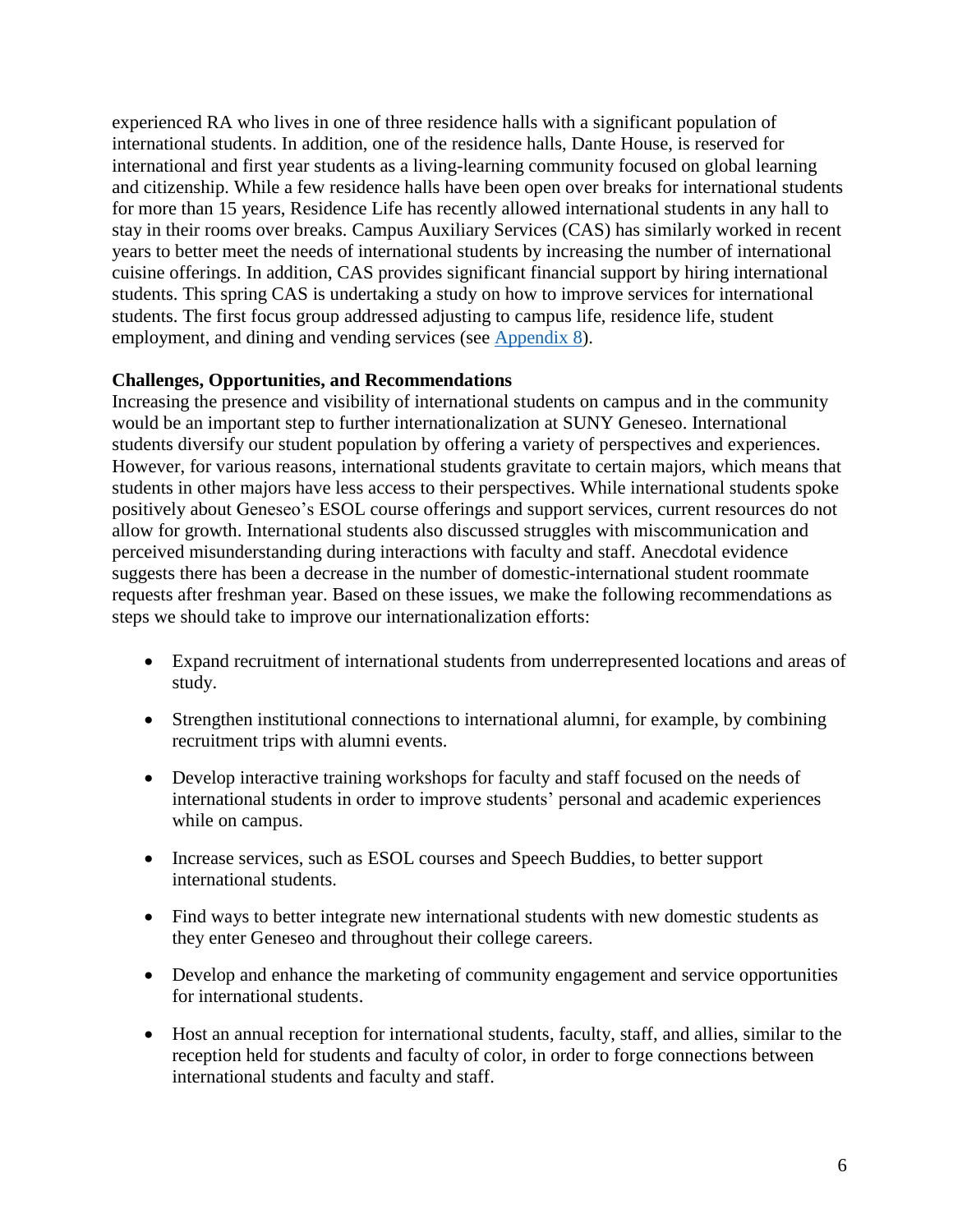#### **III. Revenue**

Financial support is essential for internationalization. At Geneseo, funding for internationalization comes from a variety of sources, including the Office of International Programs, the Office of Sponsored Research, the Provost's Office, the Alumni Office, academic departments, and the Geneseo Foundation (see [Appendix 9\)](http://www.geneseo.edu/webfm_send/11460). For example, the most recent capital campaign targeted "support for the expansion of opportunities in the college's global education program" as a goal (para. 13, [http://www.geneseo.edu/news\\_events/geneseo-launches-national-capital-campaign](http://www.geneseo.edu/news_events/geneseo-launches-national-capital-campaign-shaping-lives-purpose)[shaping-lives-purpose\)](http://www.geneseo.edu/news_events/geneseo-launches-national-capital-campaign-shaping-lives-purpose). Of the \$23 million the Geneseo Foundation raised, \$100,000 was designated to endow the Gouvernet Ambassadorship in French Language and Culture; \$5,000 was designated for study abroad scholarships, and \$14,700 was assigned more broadly to global education. Other donations to the campaign that could potentially support internationalization were made to academic departments; the Center for Inquiry, Discovery and Development; Scholarships; Roundtable Athletic Association; Academic Innovation; and Faculty Support. Also noteworthy is alumni support for internationalization. Over the last four years, the Study Abroad Office has worked with the Alumni Office to offer alumni travel programs. The funds generated by these programs are designated for student scholarships.

#### **Challenges, Opportunities, and Recommendations**

Despite the important financial contributions from a variety of sources, a lack of sufficient resources makes it difficult to sustain current initiatives and will prohibit substantial growth. The Study Abroad Office is largely self-funded through tuition and program fees. All tuition generated by students studying abroad through Geneseo-sponsored programs goes to an Income Fund Reimbursable (IFR) account that is used to support study abroad and other international programming. Program fees and tuition differentials are paid to the study abroad Campus Auxiliary Service (CAS) account. These accounts are used not only to fund office operations but also to support travel for exploring potential new sites and partnerships; for student scholarships; for compensating study abroad mentors, temporary student workers, and study abroad advisors; to host international visitors; to market and promote study abroad programs; and to support departmental international programming.

In addition, within the Geneseo Foundation, there are a few endowed funds specifically designated for such needs as scholarships for study abroad, for achieving language proficiency, and for international students. It is important to note that the Geneseo Foundation is a fund-raising agency, not a disbursing agency, and it looks to the rest of the College to decide priorities. While the recent capital campaign included global education, the current focus is on adding alumni donors; student scholarships are likely to be the focus of the next capital campaign. Based on these points, we make the following recommendations as steps we should take to improve our internationalization efforts:

- Encourage forms of alumni giving that are tied to scholarships for students who wish to study abroad or study away. For example, ask alumni for a \$150 donation to buy a student a passport, for a program scholarship, or a departmental study abroad scholarship.
- Encourage forms of alumni giving that provide resources for ESOL and international student recruitment, in order to increase our international student population and improve their personal and academic experiences.
- Explore ways to connect students studying abroad with alumni living or working abroad.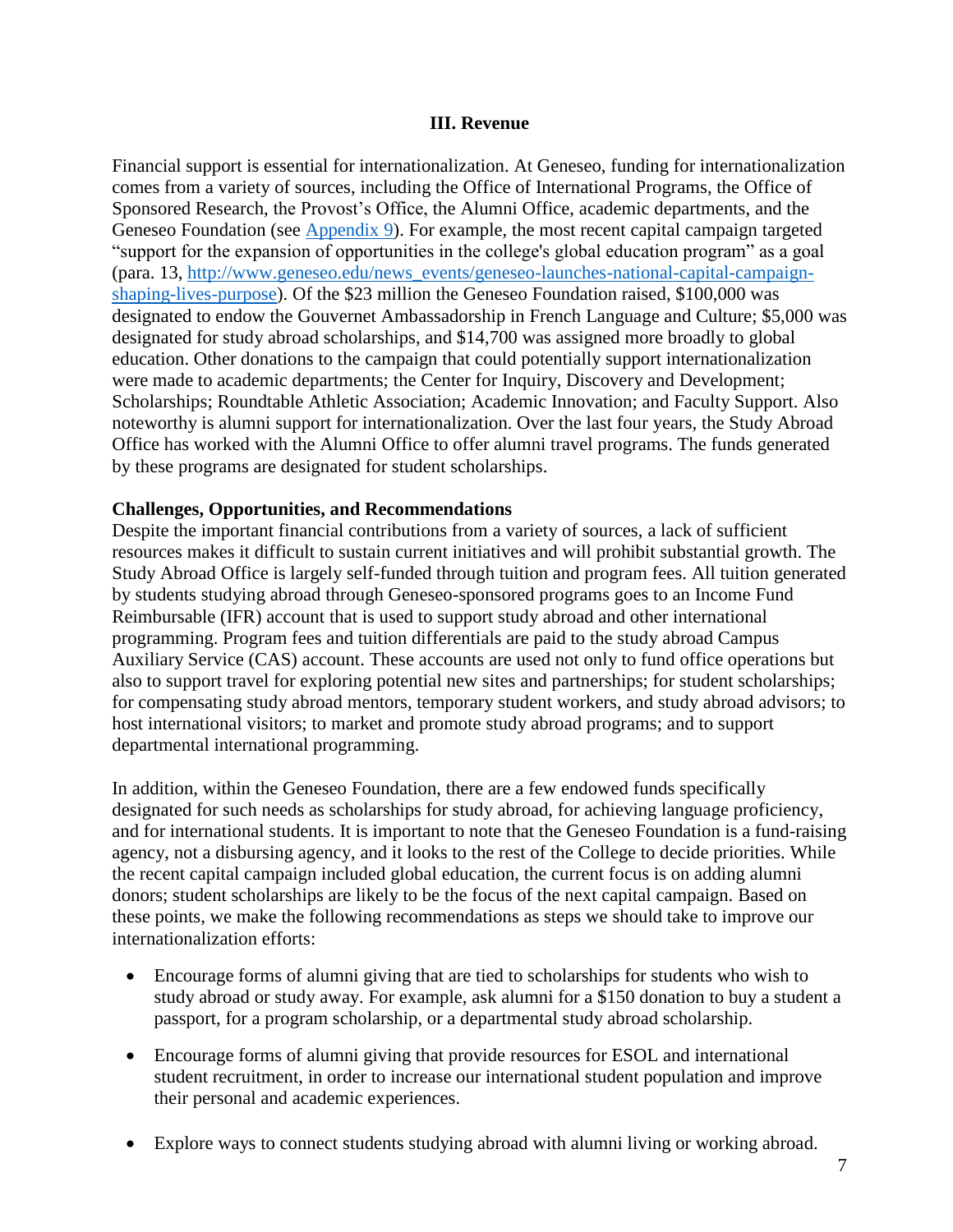- Encourage donor giving for faculty development focused on global learning.
- Explore possible collaborations between the campus and members of the local and global communities, such as collaboration between Campus Auxiliary Services and Barilla Pasta to support study abroad in Italy.
- Petition SUNY to add an internationalization/diversity fee to current student fees in order to generate revenue for internationalization and diversity initiatives.
- Develop summer programming events and conferences on campus that could be used to generate revenue or give visibility to internationalization efforts.
- Consider reinstituting a full winter term, which would not only facilitate student abroad programming, but could be used to offer classes to international students on campus as well as online courses for all students.

## **IV. Scholarships, Grants, and Awards**

On campus, there is considerable support for faculty members and students applying for scholarships, grants, and awards to fund international work and experiences. For example, The College participates in the Council on International Educational Exchange (CIEE), which provides funding for faculty development and student scholarships. In addition, SUNY Geneseo utilizes the various funding databases to assist faculty and staff members with the identification of funding sources that will support international projects. This year the College has contracted with an external grant-writing firm which will assist the Office of Sponsored Research with identification of funding opportunities in several areas, including international partnerships and globalization of our curricula. The Office of Sponsored Research also has a subscription to the Foundation Directory Online. Both faculty members and students have taken advantage of opportunities to broaden their international experiences and global perspective through scholarships, grants, and awards. In fact, the Chronicle of Higher Education (2010) ranked SUNY Geneseo among the "Top Producers of U.S. Fulbright Scholars by Type of Institution, 2010- 2011" [\(http://chronicle.com/article/Table-Top-Producers-of-US/125072/\)](http://chronicle.com/article/Table-Top-Producers-of-US/125072/). With valuable support from the Office of Sponsored Research, thirteen active faculty members held or will shortly hold Fulbright Senior Fellowships for research and teaching. This number reflects substantial growth in the last two academic years, when twelve of the thirteen Fulbrights were named. Faculty members also have been awarded a Fulbright-Hays Research Abroad Award and have participated in Fulbright-Hays Summer Seminars Abroad. In addition, members of the faculty have taken advantage of the Council on International Educational Exchange's International Faculty Development Seminar Award [\(http://www.geneseo.edu/sponsored\\_research/internal\)](http://www.geneseo.edu/sponsored_research/internal). Equally impressive is students' success with scholarships and awards. Over the past four years, the Benjamin Gilman International Scholarship has been the most popular competitive fellowship for students, with eight Geneseo students having been awarded a scholarship. Among others, four students have been awarded Fulbrights since 2009, which shows a sharp improvement from years past. In 2014, six of the nine students who were awarded Student Ambassador Grants through the Center for Inquiry, Discovery and Development chose to use their awards for projects abroad. Additionally, three students have received a State Department Critical Languages Stipend grant [\(http://www.geneseo.edu/fellowships\\_and\\_scholarships/RecentRecipients\)](http://www.geneseo.edu/fellowships_and_scholarships/RecentRecipients).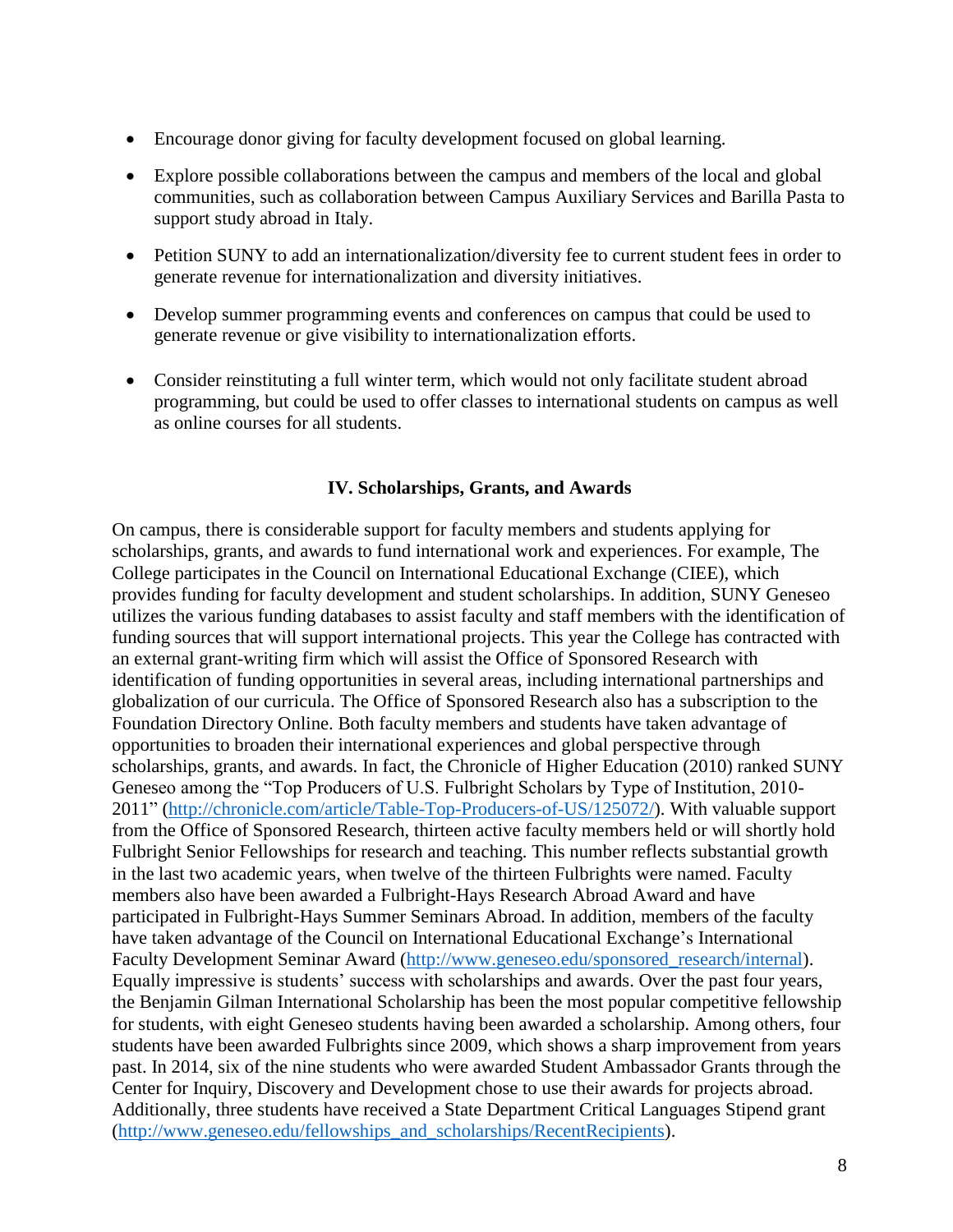#### **Challenges, Opportunities, and Recommendations**

As noted, SUNY Geneseo has offered valuable support for those interested in applying for scholarship, grants, and awards. Despite this support, many faculty members and students who might otherwise be interested do not apply. This may be because they are unaware of funding opportunities or because they do not have the time to apply. Other obstacles that might limit applications, especially for awards to travel abroad, are the financial and personal impacts of international travel. Because of these issues, we make the following recommendations as steps we might take to improve our internationalization efforts:

- Better publicize the faculty and students who have been awarded scholarships, grants, and awards to allow for peer-to-peer interaction about applications, experiences abroad, and managing personal life while abroad.
- Use the College's website to better inform faculty and students about the variety of scholarships, grants, and awards that support internationalization.
- Clarify and enhance institutional support for international grants or other opportunities that might affect salary levels, benefits, or progress towards continuing appointment.

# **V. Curricula**

Both the general education curriculum and department-based curricula are important resources for advancing the College's internationalization goals. During meetings with departments, several faculty members described the Other World Civilizations general education requirement (M/) as an excellent tool for bringing international and multicultural issues to the attention of students. Careful analysis of course descriptions posted in the Undergraduate Bulletin reveals that approximately half of all courses currently taught at Geneseo already include global content. Of those courses, 23.6% are *primarily global in content* while 27.26% offer *some global content* (see [Appendix 10\)](http://www.geneseo.edu/webfm_send/11461). As noted earlier, the recent recommendations by the General Education Committee for baccalaureate learning outcomes, GLOBE, include a requirement for cross cultural competence and global engagement, in order that every student has gained an understanding of global issues before graduation. Each year, Geneseo cancels classes for a day in the spring semester for GREAT (Geneseo Recognizing Excellence, Achievement, and Talent) Day. In 2014, fifty-eight of the presentations and fourteen of the posters had an international or intercultural focus [\(http://www.geneseo.edu/webfm\\_send/9645\)](http://www.geneseo.edu/webfm_send/9645).

## **Challenges, Opportunities, and Recommendations**

While many department members spoke about the importance of internationalizing their curriculum, they also identified obstacles that interfere with their ability to do so. For example, several faculty members reported that the budget challenges following the 2008 financial crisis hindered their efforts to further internationalize courses or sustain the global content of their curriculum. Discussion of the general education requirements also showcased concerns such as the Western orientation of the Humanities requirement, our relatively moderate language requirement (compared to our aspirational peers), and the absence of an international experience requirement. Also perceived as problematic was the uneven incorporation of global perspectives across majors. Based on these points, we make the following recommendations as steps we should take to improve our internationalization efforts: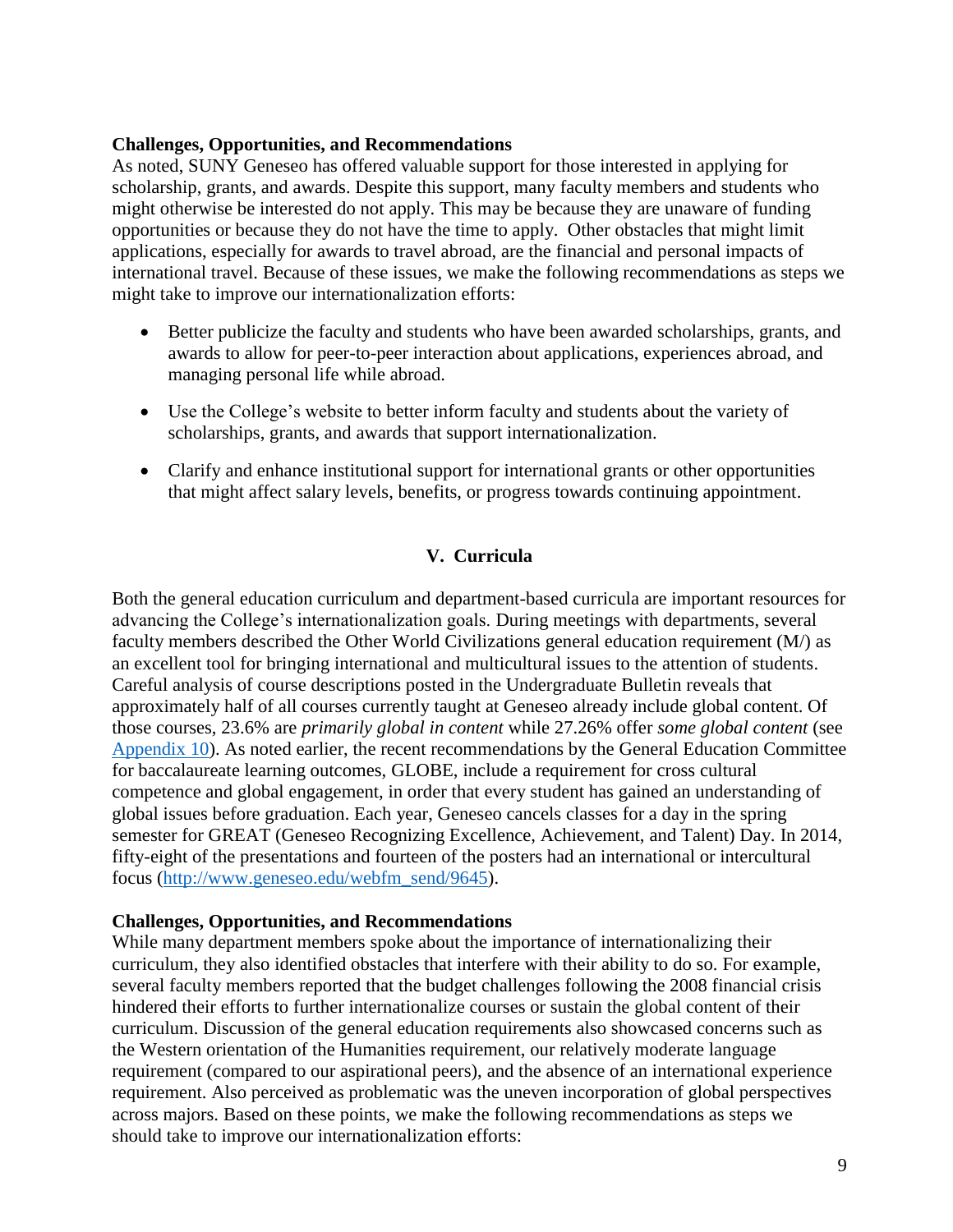- Provide incentives for the development of courses with global content and clearly identify such courses in the Undergraduate Bulletin and course selection software; use crosslisting to identify interdisciplinary courses that can be used to fulfill requirements in more than one discipline.
- Integrate global perspectives and/or international experiences into each major on campus.
- Foster the innovative use of technology to facilitate the incorporation of global experiences in campus-based courses.
- Create job descriptions for new hires that value global perspectives and international experiences and research.
- Consider requiring study abroad or other global learning experiences as part of the general education program, expanding the current Humanities requirement to include more non-Western texts, and increasing foreign language programming and opportunities, in order to provide students with additional academic resources for global learning.
- Encourage the development of interdisciplinary programs in which global issues are a central feature and in which a student's international experience can be more fully integrated.

#### **VI. Co-Curricular Activities and Student Life**

SUNY Geneseo offers a rich variety of co-curricular activities to support our commitment to internationalization. Particularly noteworthy is our active engagement in service abroad. Geneseo currently offers eight global service opportunities that have been embraced by sixty-seven students and twelve faculty members over the past decade. Together, students and faculty have dedicated over 5,000 hours to these efforts. Recent student-run global service projects include the Haiti Relief Fund, Japan Relief Fund, Ghana Project, and El Sauce Project, which are assisted by Livingston CARES, a local nonprofit organization. Testament to the important work we have done in this area, SUNY Geneseo was named to President Obama's Higher Education Community Service Honor Roll with Distinction in 2012 and 2014 [\(http://www.geneseo.edu/news\\_events/geneseo-named-president%E2%80%99s-2014](http://www.geneseo.edu/news_events/geneseo-named-president%E2%80%99s-2014-community-service-honor-roll-distinction) [community-service-honor-roll-distinction\)](http://www.geneseo.edu/news_events/geneseo-named-president%E2%80%99s-2014-community-service-honor-roll-distinction). Beyond these global service initiatives, students have gained international experiences through other co-curricular opportunities. The department of Languages and Literatures sponsors two living-learning communities, La Maison Française and La Residencia Hispana, to foster language learning and intercultural experiences. Plans are under consideration for the development of a global living- learning community in Wyoming Hall. The Geneseo Chamber Singers tours Europe every four years and athletes have had opportunities to travel abroad for their sports. Also impressive is that approximately 35% of our current cocurricular clubs and organizations include an international dimension or component, which allows students to develop a global perspective while on campus (see [Appendix 11\)](http://www.geneseo.edu/webfm_send/11462). Significantly, these cultural groups have formed the Alliance for Community Enrichment [\(http://www.geneseo.edu/ace/\)](http://www.geneseo.edu/ace/), which collaboratively works to increase the presence of cultural and under-represented communities on campus. In response to the growing interest in international internships, the Office of International Programs shares with the Department of Career Development the cost of Going Global, a job and internship search program for students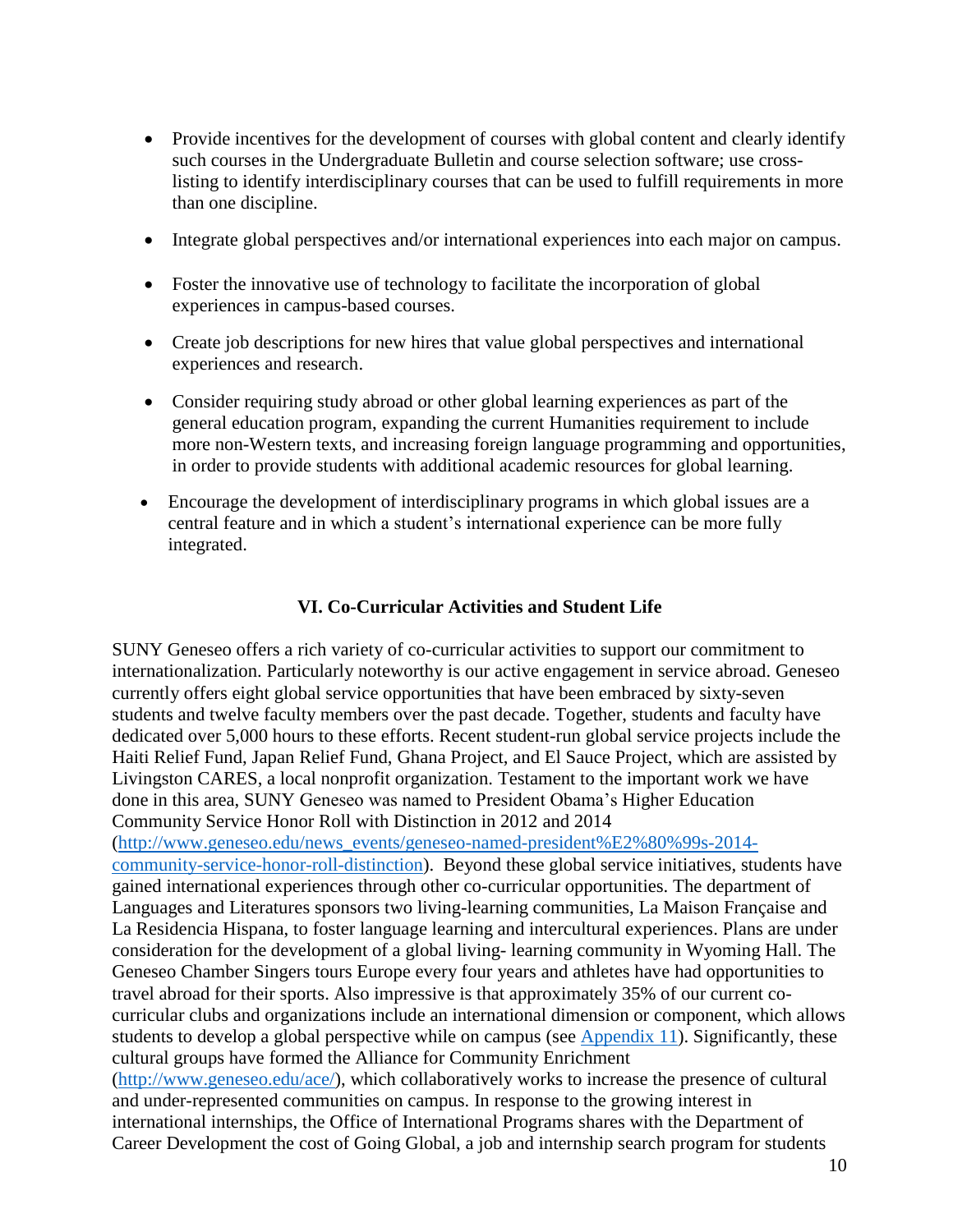and alumni. Finally, this spring Geneseo students were selected to present at the Clinton Global Initiative University, a program that engages students in discussing and developing solutions to global problems [\(http://www.geneseo.edu/news\\_events/seven-geneseo-students-present](http://www.geneseo.edu/news_events/seven-geneseo-students-present-solutions-world-challenges-clinton-global-initiative-univ)[solutions-world-challenges-clinton-global-initiative-univ\)](http://www.geneseo.edu/news_events/seven-geneseo-students-present-solutions-world-challenges-clinton-global-initiative-univ).

### **Challenges, Opportunities, and Recommendations**

Many student organizations at SUNY Geneseo have some element of internationalization but could do significantly better if assisted by faculty and the administration in a common effort. Other co-curricular initiatives similarly would benefit from increased support and visibility from faculty and administration. In addition, there is currently no mechanism for tracking co-curricular international experiences. Based on these points, we make the following recommendations as steps we should take to improve our internationalization efforts:

- Provide student groups with marketing tools and channels, such as advertisement space dedicated exclusively to culturally diverse events, to better reach campus and community audiences.
- Encourage faculty to expand the visibility of international co-curricular events by attending, announcing, and including them in their syllabi.
- Consider incorporating an increased focus on campus internationalization efforts and global learning opportunities in First Year Programs.
- Encourage the development and visibility of international internship and community service opportunities.
- Develop a GOLD certificate program in global engagement and leadership.
- Develop a system for tracking and promoting co-curricular international events and experiences, from lectures and brown-bag lunches to service and fundraising events.
- Identify and promote opportunities to explore global issues that are manifested locally, such as immigration and migrant workers.

## **VII. Assessment**

At SUNY Geneseo, a number of assessment strategies are used to evaluate current internationalization initiatives. For example, ISSS and Study Abroad are subject to administrative assessment and provide yearly reports that include enumerative data such as numbers of international students, numbers of Geneseo students studying abroad, and study abroad locations. Perhaps more noteworthy is the College's recent decision to include the optional Global Perspectives module in our National Survey of Student Engagement (NSSE), which is the tool we use every three years to assess the experiences of first-year and senior students. According to NSSE (2014), the Global Perspectives module "probes the cognitive and social elements of a global perspective, asking about experiences with global learning and views on intercultural understanding" (para 1, see [Appendix 12\)](http://www.geneseo.edu/webfm_send/11463). Immediate results from this module will provide a cross-sectional comparison of first year to senior class as a way to gauge growth in this area. In three years, we will also have the ability to conduct a longitudinal comparison of change on this module.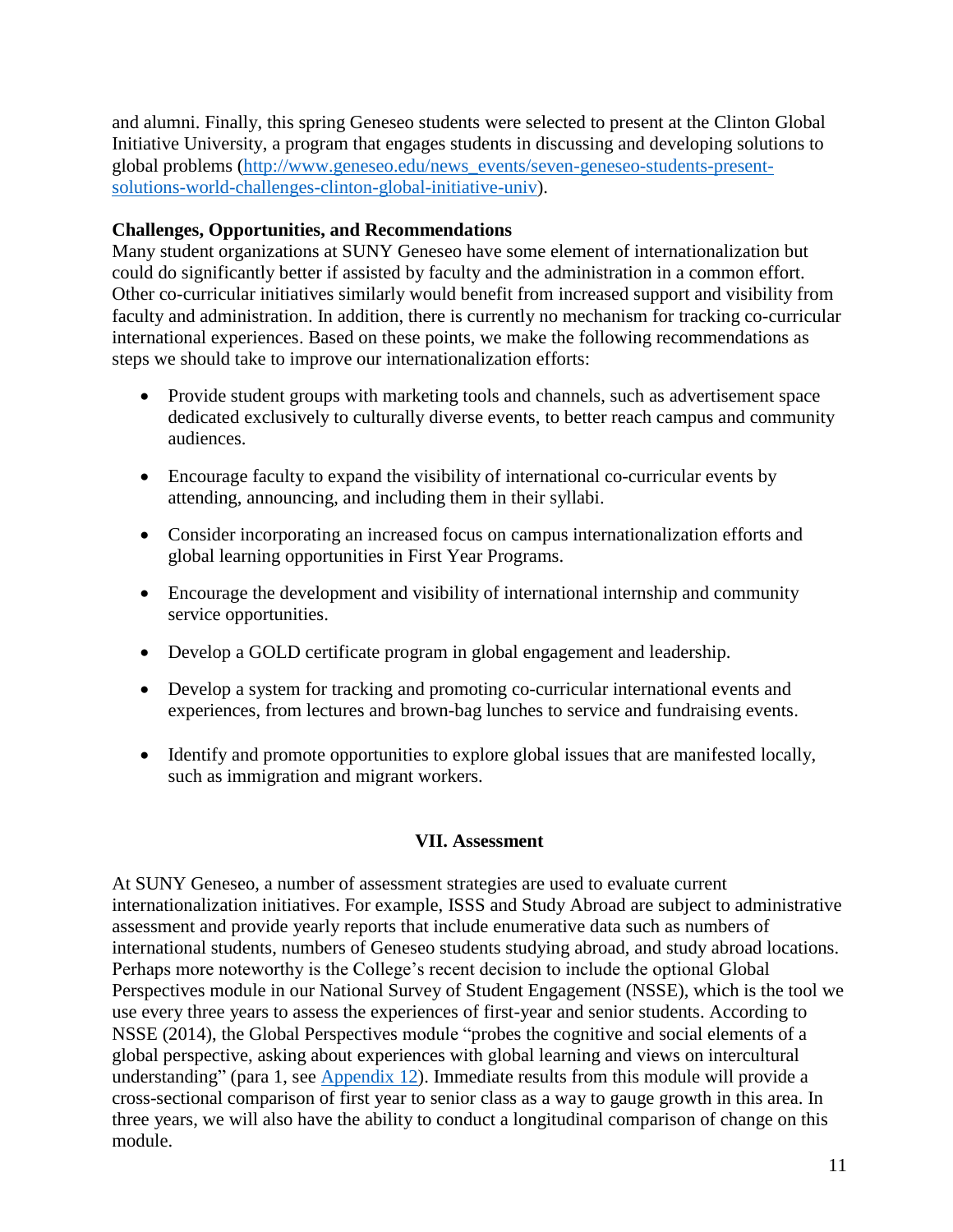#### **Challenges, Opportunities, and Recommendations**

While our current assessment efforts serve important purposes, they focus on students' overall experiences. What appears to be missing is a set of global learning outcomes and a method for assessing such outcomes in study abroad programs. Moreover, faculty's internationalization efforts are not recognized and assessed in a formal manner. Based on these points, we make the following recommendations as steps we should take to improve our internationalization efforts:

- Develop global learning outcomes that are aligned with the proposed baccalaureate learning outcomes, as well as a tool to assess their effectiveness across the curriculum and co-curriculum.
- Consistently assess study abroad experiences and learning across all programs, including host institution and faculty-led programs.
- Analyze study abroad participation by major and type of program; share the analysis with departments to inform their decision-making and advising.
- Incorporate internationalization efforts into rubrics for contract renewal, continuing appointment, and/or promotion where relevant.
- Count internationalization efforts and successes in decisions for discretionary salary allocations.
- Add internationalization to the list of accomplishments supported each year through the award system, such as by adding a *President's Award for Excellence in Internationalization*.

#### **CONCLUSION**

The time in the ACE Internationalization Laboratory has been informative, eye-opening, thoughtprovoking, and stimulating. Yet, we acknowledge that our work is far from done. Our most immediate objective is to begin drafting a strategic plan for internationalization that brings together many of the suggestions noted in this report. During this process, we will need to prioritize initiatives as well as distinguish the more immediately attainable goals from those that will require deeper conceptualization, structural change, reliance on others, and/or additional resources. It is our hope that our strategic plan for internationalization will, in turn, become part of the larger plan that incoming president Dr. Denise A. Battles creates for the college. Following its reconstitution, we suggest that the Global Education Advisory Committee spearhead the strategic planning process and serve as the connecting link between the administration, faculty, staff, student body, and local community. We believe internationalization is integral to the college's mission to create "socially responsible citizens with skills and values important to the pursuit of an enriched life and success in the world" and acknowledge that fostering global learning will require the dedication of the entire college community.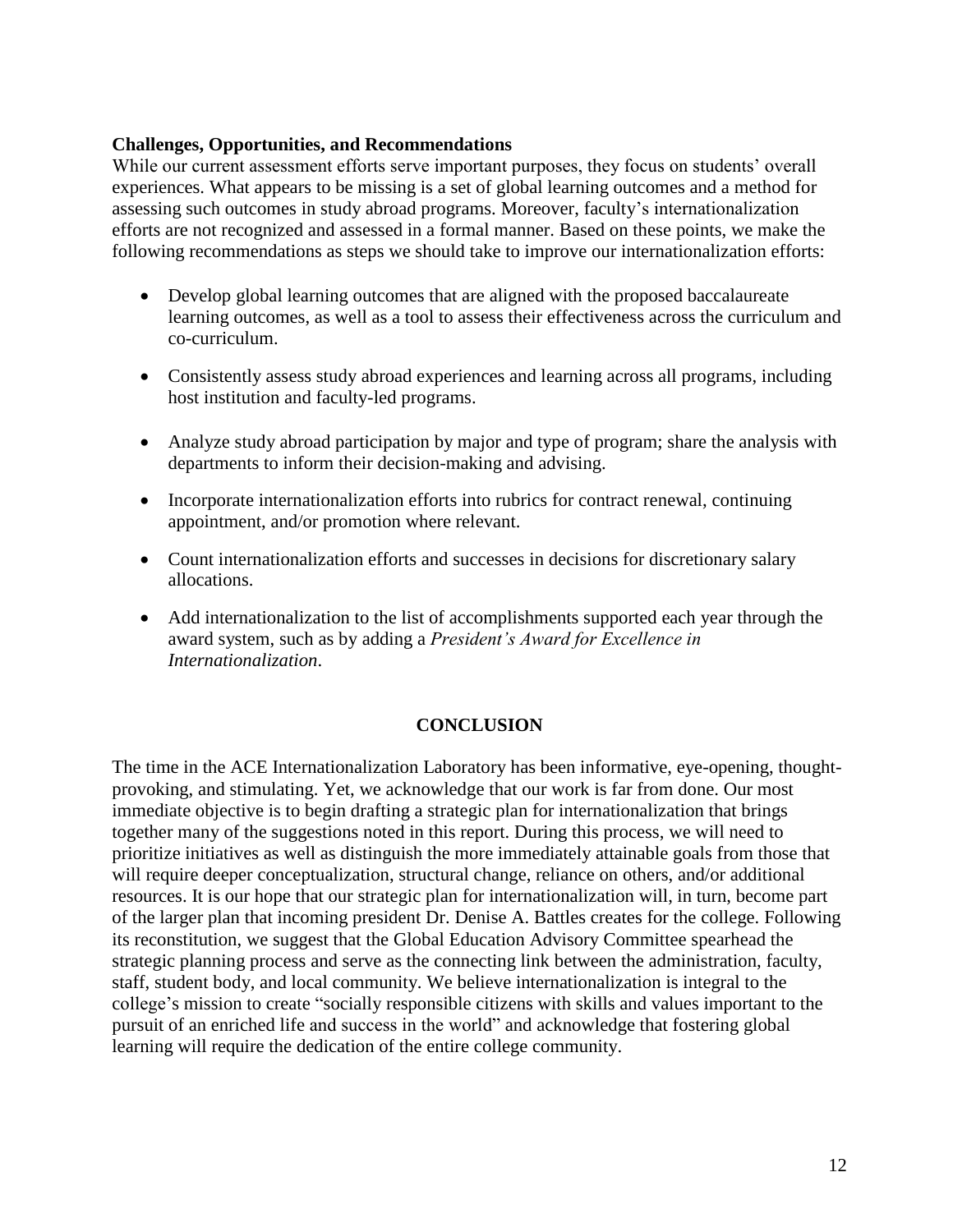### **REFERENCES**

Hart Research Associates. (2015). Falling short? College learning and career success.

- National Survey of Student Engagement. (2014). Topical module: Global perspectives—cognitive and social. Global Perspectives Institute.
- Olson, C., Green, M. F., & Hill, B. A. (2006). A handbook *for* advancing comprehensive internationalization: What institutions can do and what students should learn. American Council on Education.